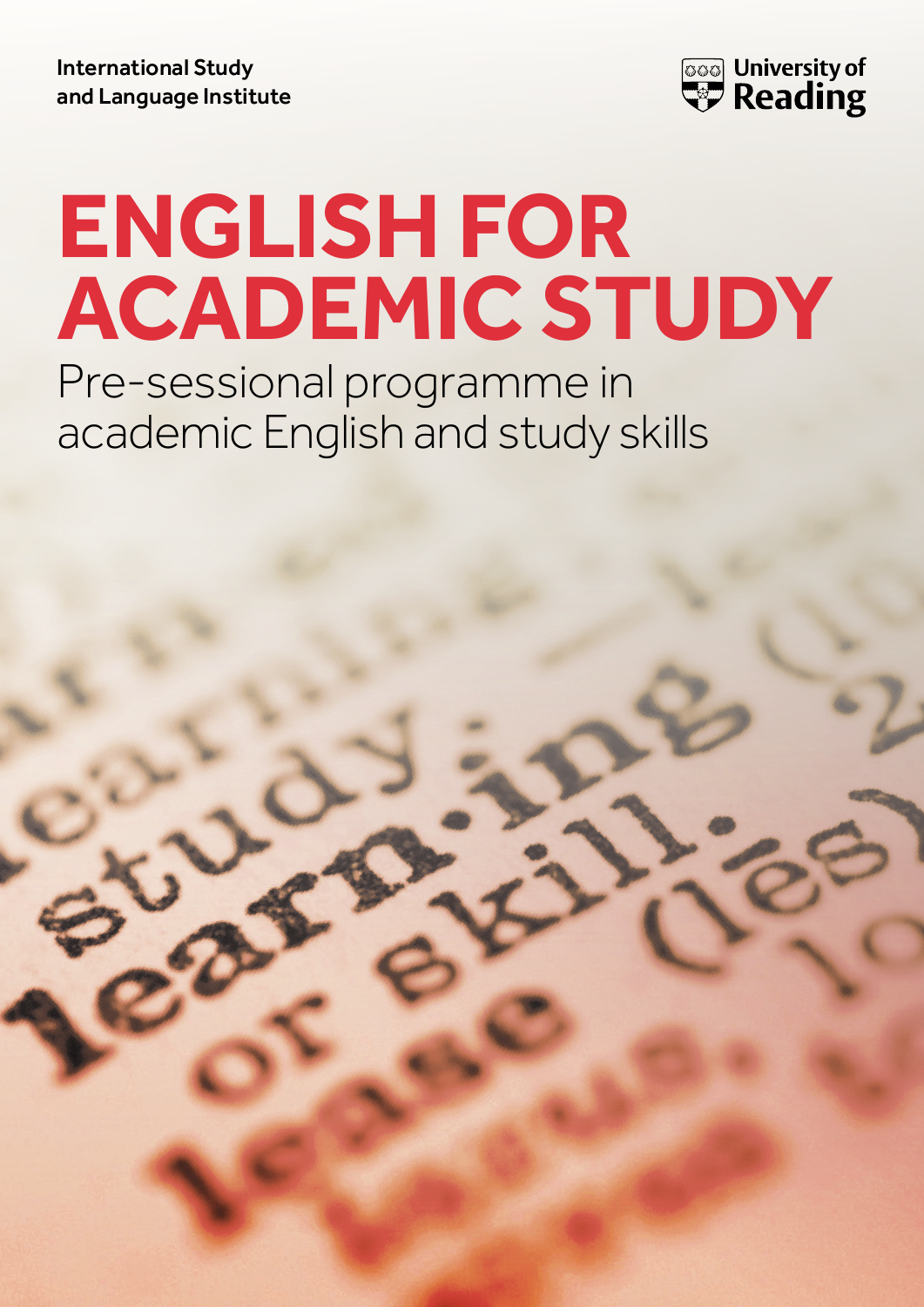# **GIVING YOU THE BEST START AT THE UNIVERSITY OF READING**

#### **The International Study and Language Institute (ISLI) at the University of Reading has an international reputation for excellence, with over 40 years' experience in offering English for Academic Purposes (EAP) courses to students from around the world.**

The ISLI's Pre-sessional programme in English language and study skills will help you to meet the English language requirements for your degree programme. It provides intensive language and study skills preparation through full-time study, throughout the year.

You can join the programme in September, January, April, June or July. The time to begin your study will depend on your current language level in the skills of reading, writing, speaking and listening. It is important to allow enough time to reach the entry level required for your future course. The chart on the next page can be used as a guide. You will receive advice on this during the application process.

#### **The PSE learning experience offers:**

- **•** preparation to embark confidently on an academic programme at the university
- **•** an integrated approach to language and skills teaching, reflecting real-life academic tasks, so you learn through activities such as essay writing, and listening to lectures
- **•** a focus on genre and the integrated skills, practices and values directly related to students' destination degree programme contexts.
- **•** the development of learning strategies and problemsolving skills to help you achieve the independence expected of students in UK universities
- **•** a full-time and intensive programme with 15 hours of live lessons a week and an overall weekly workload (inclusive of independent study) of 30–35 hours
- **•** class sizes of approximately 16 students organised according to level, maximising group interaction and tutor feedback
- **•** the opportunity to make friends with students from different cultures
- **•** assessment involving equal weighting between the final examination (TEEP<sup>1</sup>) and summative coursework assignments.

#### **Skills development includes:**

- **•** all academic language skills: Reading, Writing, Listening, Speaking
- **•** awareness of academic values, practices and processes e.g. academic integrity
- **•** familiarisation with some key genres and their communicative conventions in your discipline
- **•** reading academic texts
- **•** improving range and control of grammar and vocabulary
- **•** reflecting critically on your learning
- **•** learning to write different types of assignments (academic genres) such as essays, case studies and reflections
- **•** participating in seminars and tutorials
- **•** listening and note-taking during lectures and discussions
- **•** giving presentations
- **•** developing academic research skills, including using the University library and online resources
- **•** utilising learning technologies in support of your studies.

#### **Student support includes:**

- **•** an academic tutor who helps students to reflect on their progress on the course and connect with other support services as appropriate
- **•** a programme of social events to help you make friends and enjoy your time here in Reading
- **•** trips to local places of historic or cultural interest.
- 1 Test of English for Educational Purposes

# **TIMETABLE (SUMMER)**

|                 | <b>Mon</b>                  | Tues                             | <b>Wed</b>                  | Thurs                            | Fri                         |
|-----------------|-----------------------------|----------------------------------|-----------------------------|----------------------------------|-----------------------------|
| 09:15-10:30     | Mini<br>Research<br>Project | Oral<br>Presentation<br>Proposal | Mini<br>Research<br>Project | Oral<br>Presentation<br>Proposal | Mini<br>Research<br>Project |
| 10:30-11:30     |                             |                                  | REAK<br>в                   |                                  |                             |
| 11:00-12:30     | Mini<br>Research<br>Project | Oral<br>Presentation<br>proposal | Mini<br>Research<br>Project | Oral<br>presentation<br>proposal | Mini<br>Research<br>Project |
| <b>NCH</b><br>u |                             |                                  |                             |                                  |                             |

Guided Independent Study (2 hours set) /Tutorials

| <b>Submission</b><br>Submission<br>Feedback<br>of work/tasks<br>4pm<br>4pm |  |
|----------------------------------------------------------------------------|--|
|----------------------------------------------------------------------------|--|

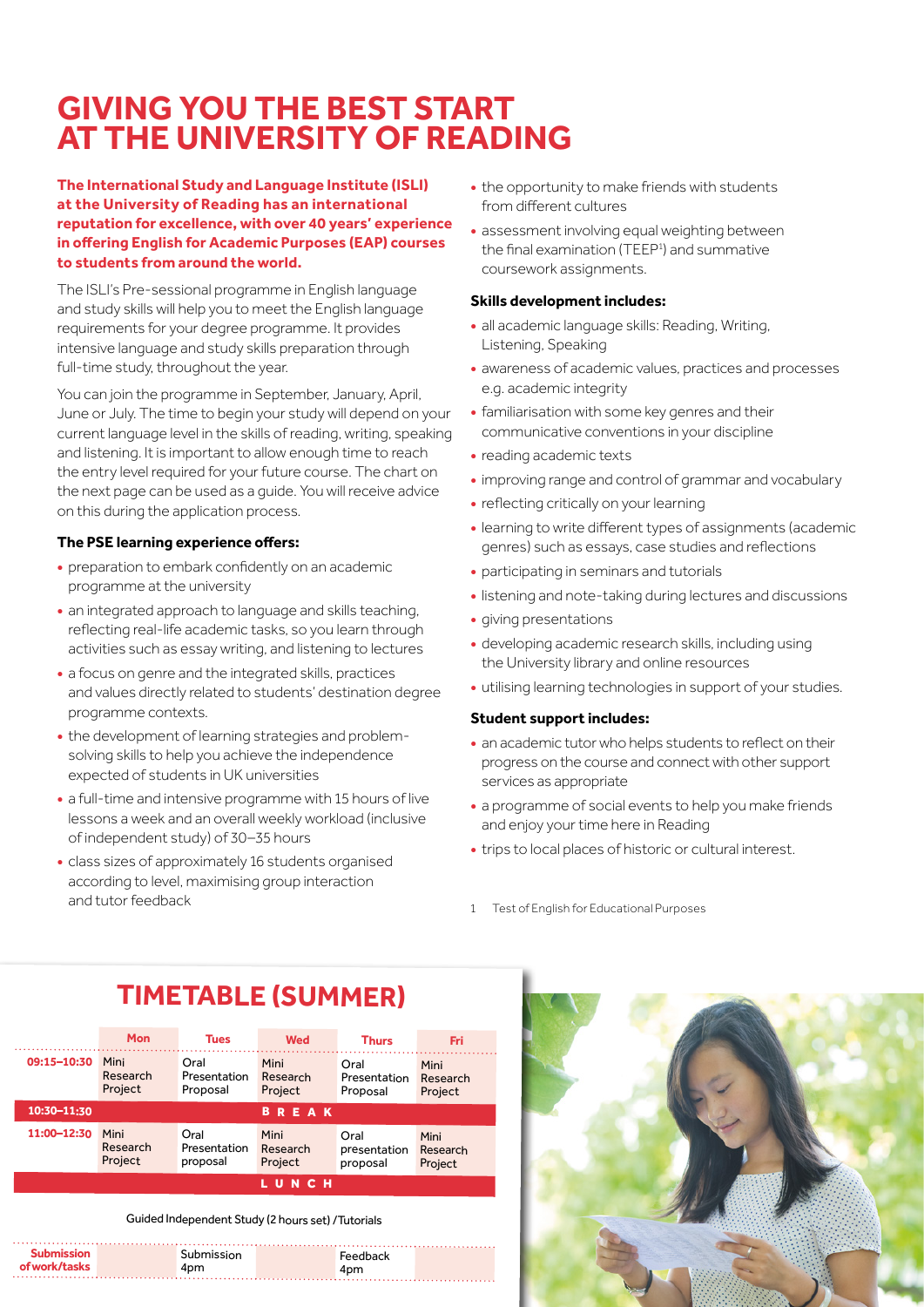

#### **Assessment**

Assessment is based on a combination of coursework and examination, calculating a final average of your scores. The test of English for Academic Purposes (TEEP) will assess your proficiency in the four skills (reading, writing, listening and speaking). Coursework assignments include an assignment related to *Preparing for Research and Enquiry*, and a presentation.

#### **Pre-sessional English language entry conditions**

The best way to meet your English language condition for acceptance on a degree programme and to improve your study readiness is to attend the University's Pre-sessional Programme.

Please apply as soon as possible with details of your overall English language level and the levels you have achieved in the individual skills of reading, writing, listening and speaking. We can then advise you on the number of weeks you will need to study to achieve your target score. Do not delay your application, as courses fill up quickly, and you may need time to submit a visa application.

Note that some degrees require TEEP or IELTS 7.5 and will require a longer study period on the Pre-sessional programme – please contact us for further advice.

For details of entry levels using other English language tests (e.g. TOEFL iBT, PTE Academic), please contact us.

If you have received a combined offer for a degree programme with Pre-sessional English, please see your offer letter for details of the Pre-sessional study period included in your offer.

Dates and fees for the Pre-sessional programme can be found at: **[reading.ac.uk/ISLI/pre-sessional](http://www.reading.ac.uk/ISLI/pre-sessional)**

#### **Half-band credit**

You can enter most degree programmes at the University of Reading with a half-band credit to your English language score when you complete one of our Pre-sessional programmes. Aim for the English language level outlined in your conditional offer for the University of Reading and, if you achieve half a band lower than your required score, you can still start your chosen degree with us.

**For further details and exceptions to the half-band discount, please check**

**[reading.ac.uk/ISLI/pre-sessional/ISLI-Presessional-](http://reading.ac.uk/ISLI/pre-sessional/ISLI-Presessional-English-Half-Band-Credit.aspx)[English-Half-Band-Credit.aspx](http://reading.ac.uk/ISLI/pre-sessional/ISLI-Presessional-English-Half-Band-Credit.aspx)**



| Your<br><b>TEEP/IELTS</b><br>level now | Minimum target<br><b>TEEP/IELTS</b><br>for degree course | Suggested length<br>of study |
|----------------------------------------|----------------------------------------------------------|------------------------------|
| 4.0                                    | 6.5                                                      | 41 weeks                     |
| 4.5                                    | 7.0                                                      | 41 weeks                     |
| 4.5                                    | 6.5                                                      | 41 weeks                     |
| 5.0<br>$\frac{7.0}{2}$                 |                                                          | 30 weeks                     |
| 5.0<br>6.5                             |                                                          | 19 weeks                     |
| 5.5                                    | 7.0                                                      | 19 weeks                     |
| 5.5<br>6.5                             |                                                          | 11 weeks                     |
| 6.0<br>7.0                             |                                                          | 11 weeks                     |
| 6.0<br>6.5                             |                                                          | 6–9 weeks                    |
| 6.5                                    | 70                                                       | 6-9 weeks                    |

**Please note:** The course lengths given above are approximate and you may need a longer period of study to reach your target level. Please visit **[reading.ac.uk/pse-study](https://www.reading.ac.uk/pse-study)** for more detailed information.

## **WHY STUDY AT READING?**

The University of Reading has a long tradition of academic excellence, and is one of the UK's top 20<sup>2</sup> research-intensive universities, set amidst a beautiful parkland campus. You will be able to enjoy all the available facilities, including the extensive library and a well-equipped SportsPark.

#### **Quality assurance**

**'Course design is principled and developed with care and understanding'**

**'Continuous innovations … demonstrate a commitment to the development of student autonomy'**

**2019 BALEAP Accreditation Report [www.baleap.org](http://www.baleap.org)**



2 Research Excellence Framework 2014